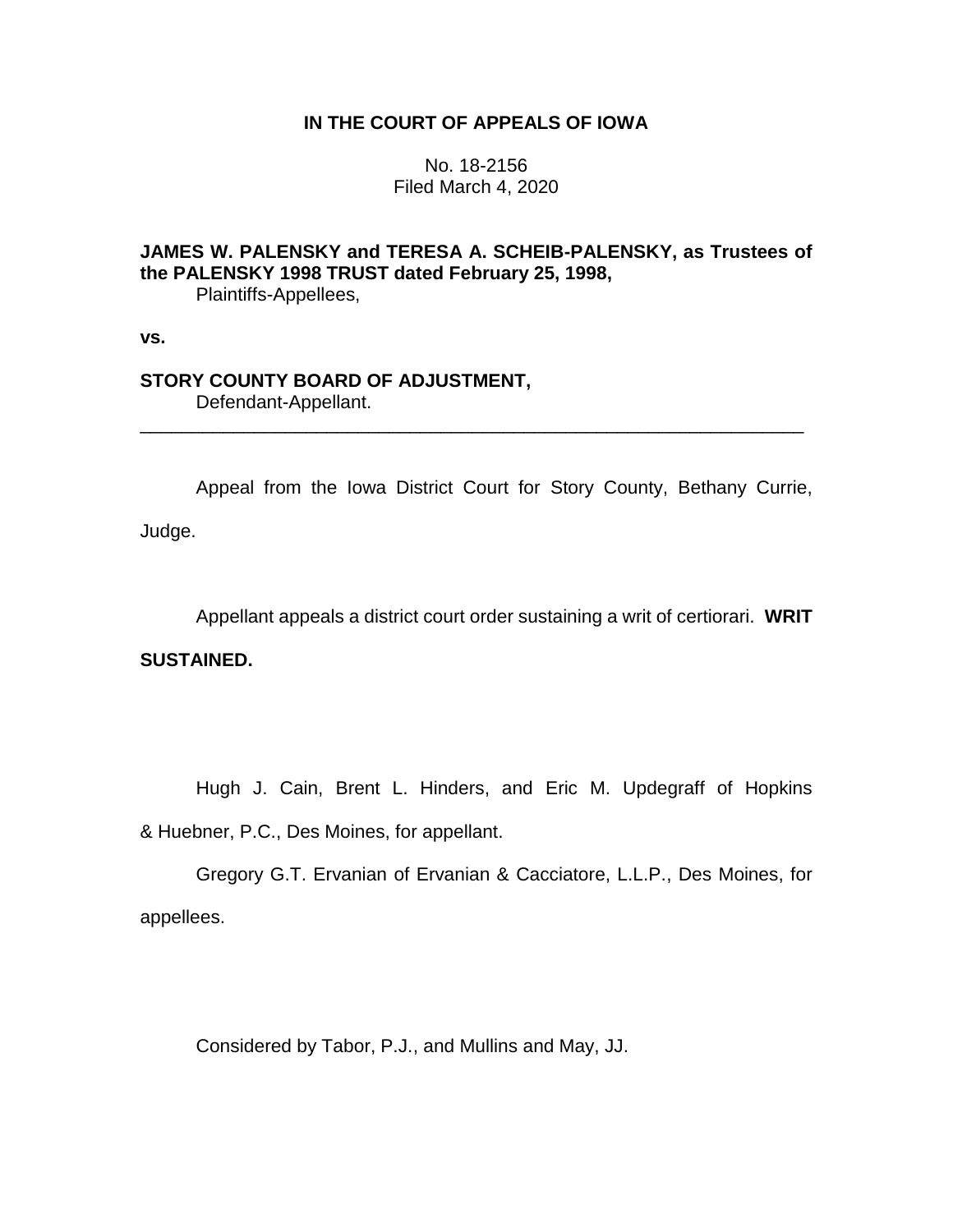## **MULLINS, Judge.**

The Story County Board of Adjustment (Board) appeals district court orders sustaining a writ of certiorari, annulling previous proceedings before the Board, and remanding the matter to the Board. The Board argues the district court erred in finding error was preserved on the alleged illegality regarding the Board's failure to make written findings of fact and legal conclusions and that the Board failed to substantially comply with the requirement to make written findings of fact and legal conclusions.

#### **I. Background Facts and Proceedings**

Youth & Shelter Services, Inc. (YSS) sought to acquire a seventy-four acre property in Story County to develop a boy's youth addiction treatment facility. The proposed rural facility would house patients and staff and allow patients space to enjoy recreational activities typical to a rural space and have access to urban resources in Ames. YSS successfully applied for an amendment to add human services facilities and programs to the conditional use permit (CUP) chapter of the land development regulations. On February 3, 2017, YSS submitted a conceptual review application; the CUP application followed on February 16. The Story County Planning and Zoning Commission (Commission) set the application on the March 1, 2017 meeting agenda and issued a public notice on February 21.

The director of the planning and development department, Jerry Moore, presented the proposal and answered questions at the March 1 meeting. The president and chief executive officer of YSS, Andrew Allen, also presented and answered questions. Allen stated he visited with each neighbor of the property who would be impacted in order to answer questions. The Palenskys spoke,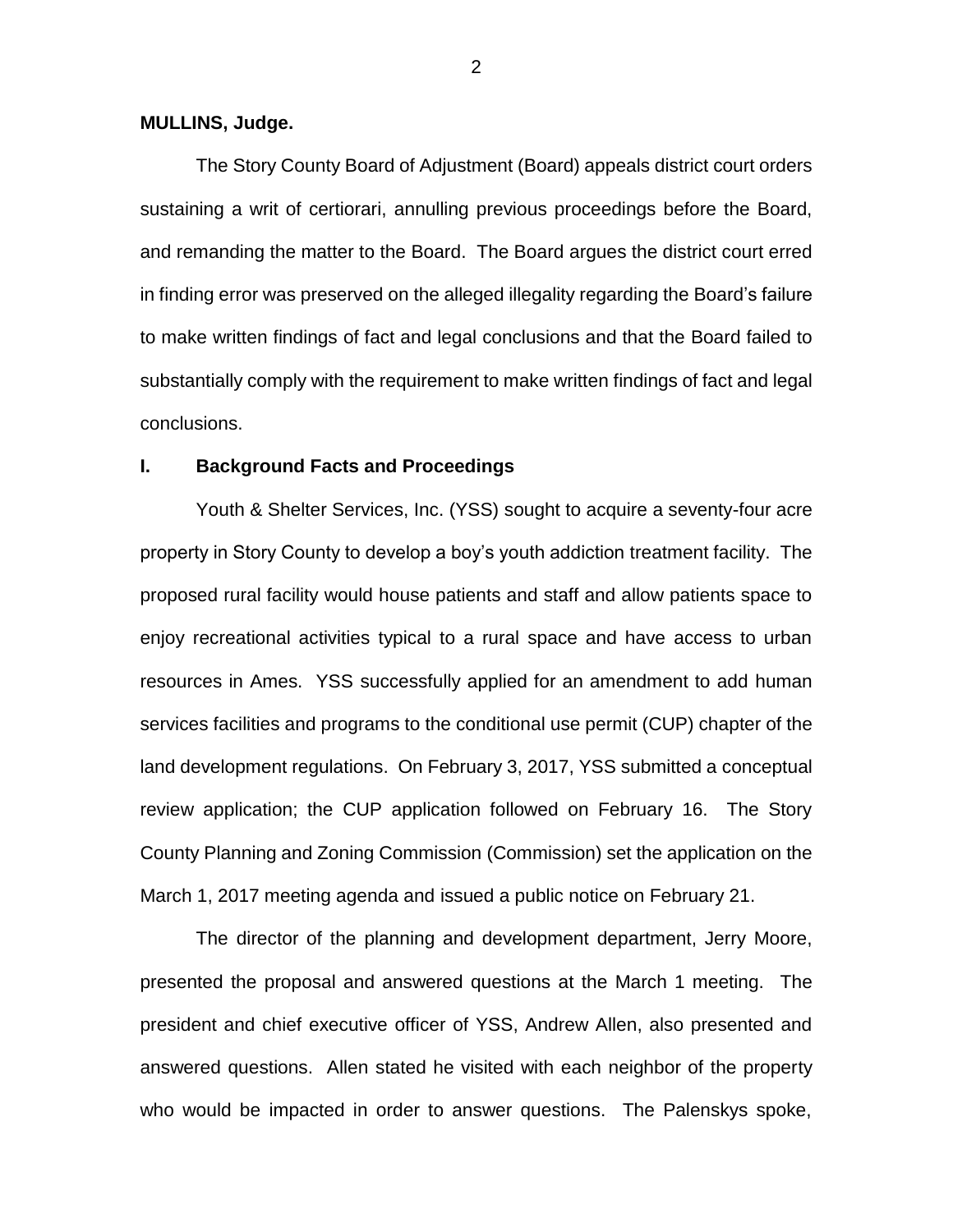individually and through counsel, in opposition to the proposal, arguing the application contained many deficiencies and was not yet ready for consideration. They also argued they had limited contact with YSS prior to the meeting, noted concerns that rural emergency response programs were insufficient, and stated that the facility was "not compatible with the surrounding area for buildings or use." Other members of the neighborhood also spoke, both in support of and opposition to the proposal. The Commission asked Moore a number of questions, including whether notice was properly provided to neighbors and whether the submitted plans were sufficiently detailed. Regarding the notice issue, Moore indicated notices complied with the applicable state law. Moore also stated the information provided in amended and updated documentation was "more than adequate to move forward." The Commission ultimately approved the CUP application with conditions relating to dust control, lighting, and an existing flood plain, and provided a staff report.

The Commission issued a public notice on March 3 that the YSS proposal was added to the March 15 Board agenda. Both Moore and Allen presented to the Board, which included updates based on discussion and public comments at the March 1 meeting. The Board discussed the future of the proposal and how the process would progress. Moore described that further, more developed plans must be submitted for zoning permits and other review processes. The Board also approved the application with the conditions from the Commission.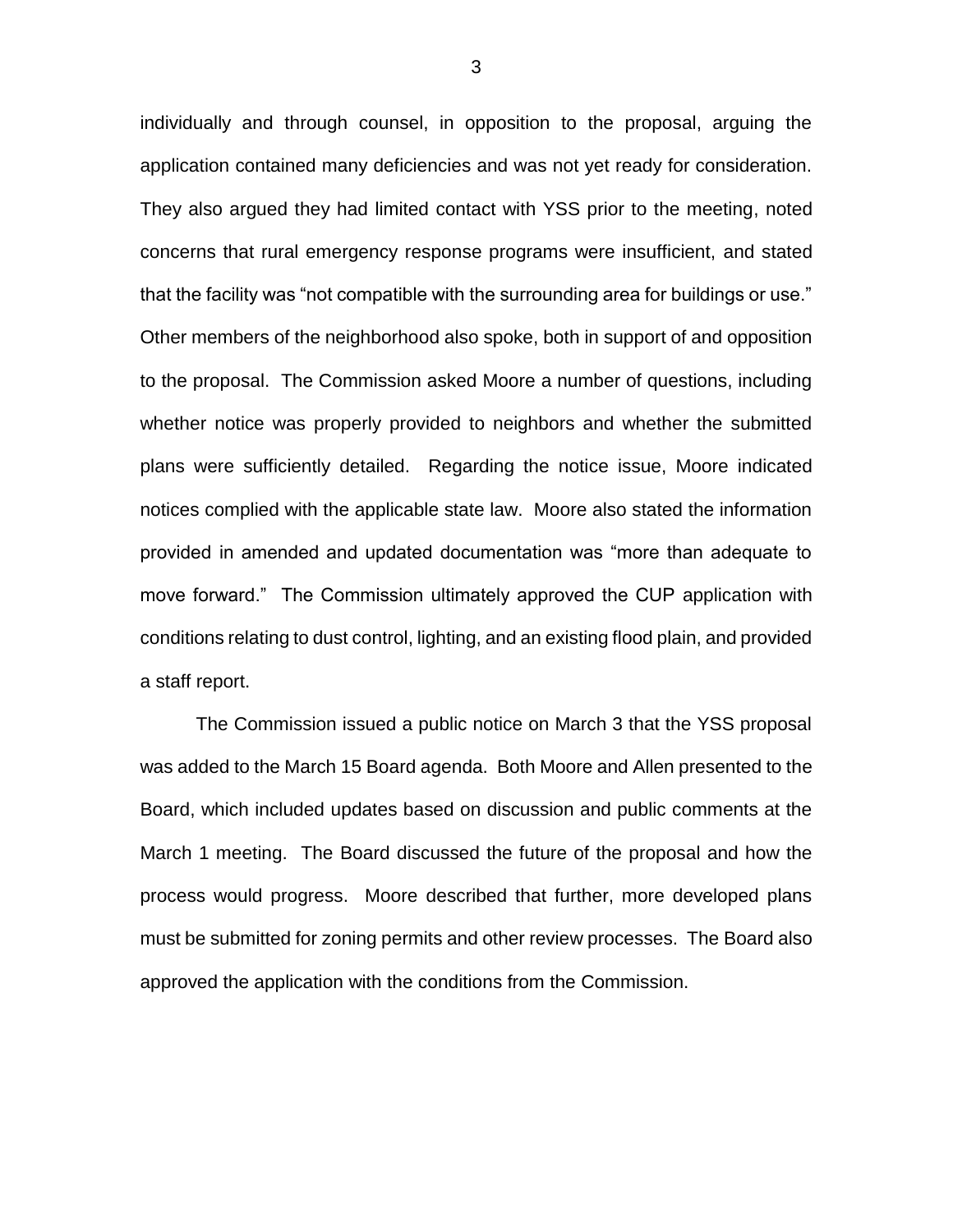On April 12, the Palenskys filed a petition for a writ of certiorari.<sup>1</sup> The petitions lodged a number of complaints regarding the Board's approval of the application, including failure to conform to Story County ordinances in several ways, failure to address concerns raised by letter from the City of Ames, and that the process beginning with the amended application was rushed. The petitions also proposed a number of additional conditions.

The Board filed a motion to dismiss on May 25. The Board argued the petition failed to allege there was a lack of substantial evidence for the fact findings and the decision violated a statute. The Board also argued the Story County ordinances gave it discretion to make decisions, which are policy decisions that are ultimately non-justiciable political questions. The Board finally argued the petition showed mere disagreement with the decision and the Palenskys were asking the court to substitute its own judgment in place of the Board's decision. Following a hearing in September, the court denied the motion to dismiss. The court disagreed with the argument that the challenge raised a non-justiciable political question. The court also found the petition "allege[d] facts which, if proven, would justify finding the Board acted illegally."

The Palenskys moved for issuance of a writ of certiorari on March 29, 2018, and a writ was issued without resistance on April 10. Trial was set for July 19. The Board filed a trial brief on July 16, addressing all of the arguments presented in the petition for writ of certiorari and arguing the initial petition was untimely. The Palenskys filed a trial brief on July 18, after 5:00 pm. This brief made several

 $\overline{a}$ 

 $1$  They filed an amended petition on April 17. The Board does not challenge the timeliness of the filing of the petition.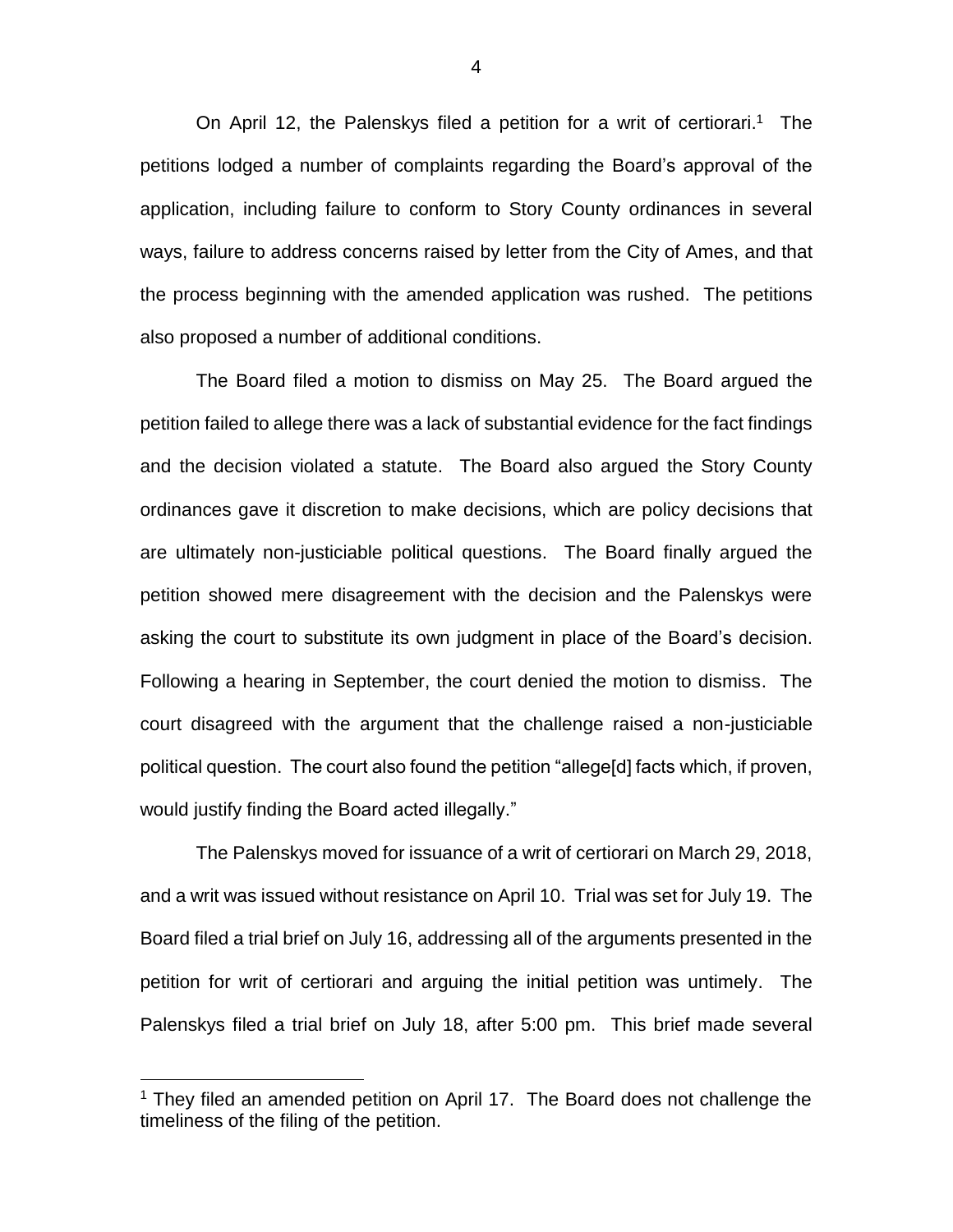arguments, and for the first time argued the Board failed to prepare or provide fact findings from the CUP application or hearing. The court ultimately sustained the petition for writ of certiorari, annulled prior Board proceedings, and remanded the matter back to the Board to produce written findings of fact.

The Board filed a motion to reconsider, enlarge, or amend pursuant to Iowa Rule of Civil Procedure 1.904(2), asking the court to reconsider its decision based on the alleged failure of the Palanskys to preserve error for the argument that the Board failed to provide written fact findings and urging there had been substantial compliance. The Palenskys filed a resistance arguing they timely raised the written-fact-findings argument and the Board failed to substantially comply with the requirement to provide written fact findings. The court granted the motion in part to expand its discussion of timeliness and ultimately found the argument was timely raised. The Board appeals.

#### **II. Standard of Review**

Certiorari proceedings are reviewed for correction of errors at law. *Burroughs v. City of Davenport Zoning Bd. Of Adjustment*, 912 N.W.2d 473, 478 (Iowa 2018). Factual determinations are reviewed for substantial evidence and legal questions are reviewed de novo. *Bontrager Auto Serv., Inc. v. Iowa City Bd. Of Adjustment*, 748 N.W.2d 483, 494–95 (Iowa 2008). "Evidence is substantial 'when a reasonable mind could accept it as adequate to reach the same findings.'" *Id.* at 495 (quoting *City of Cedar Rapids v. Mun. Fire & Police Ret. Sys.*, 526 N.W.2d 284, 287 (Iowa 1995)).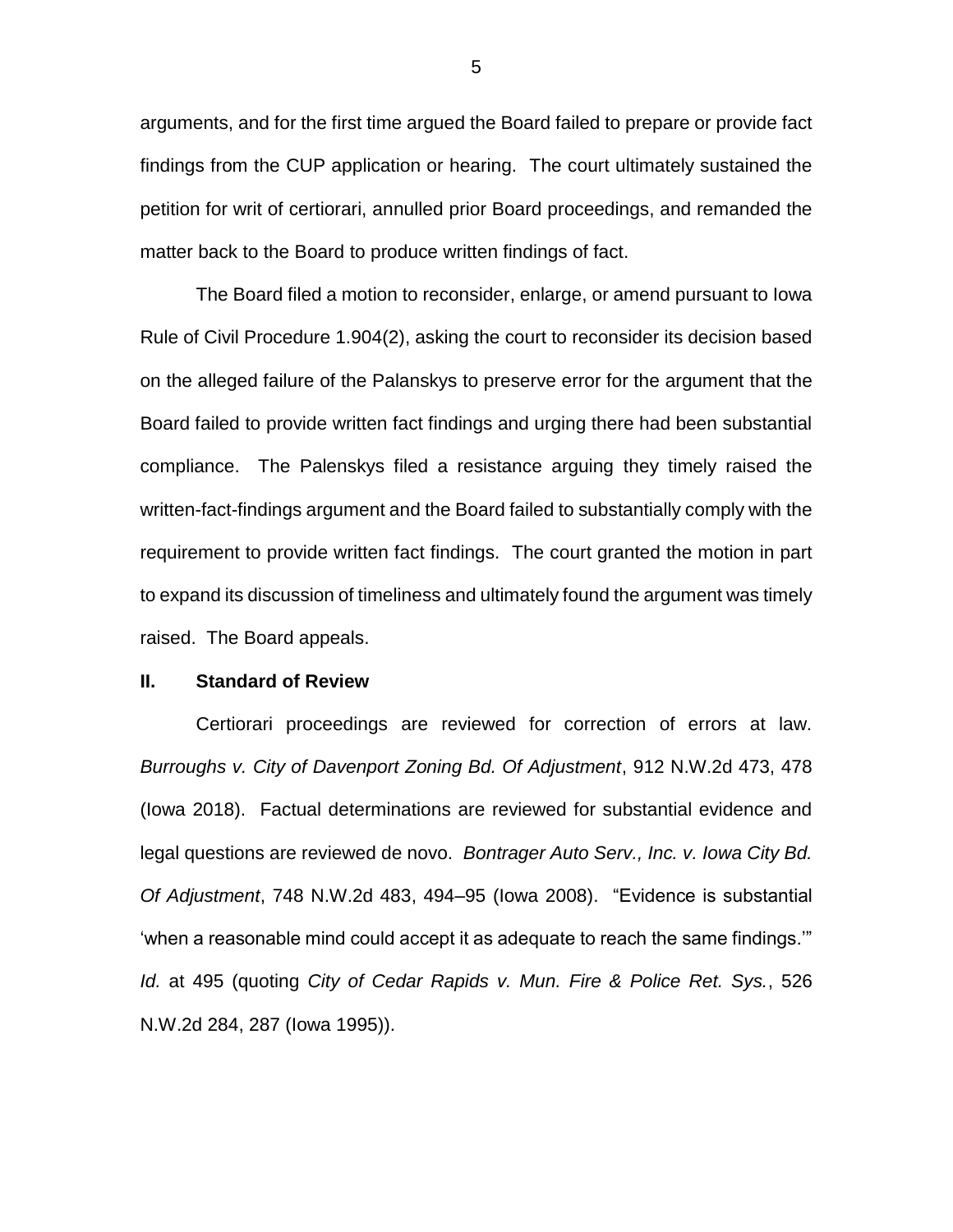## **III. Analysis**

The Board argues it substantially complied with the requirement to provide written fact findings and the Palenskys failed to preserve error on the challenge to the Board's substantial compliance. The Palenskys argue the Board failed to substantially comply with the requirement to make written findings of fact and that their arguments were timely raised.

A petition for writ of certiorari is the proper method to challenge a decision by a board of adjustment alleged to be illegal. Iowa Code § 414.15 (2017). A petitioner has thirty days from the date a board decision is filed, or from the date a party has actual knowledge or is chargeable with knowledge of a board decision to petition for writ of certiorari. *Id.*; *Arkae Dev., Inc. v. Zoning Bd. of Adjustment*, 312 N.W.2d 574, 577 (Iowa 1981). Here, the Palenskys' counsel was present at the March 15 Board meeting when the Board voted to approve the application, making them chargeable with knowledge of the decision on that date. *See Arkae*, 312 N.W.2d at 577. The Palenskys filed the original petition for writ of certiorari on April 12, within the thirty-day limit. *See* Iowa Code § 414.15. The Board argues the Palenskys first raised the issue of no written fact findings in its trial brief at the district court on the eve of trial, and that it was insufficient to preserve the issue for appellate review. While we recognize it was raised late in the proceedings, the district court ruled on the issue and the Board has had ample opportunity to respond. Accordingly, we proceed to the merits.

The Iowa Supreme Court adopted the rule requiring boards of adjustment to make "written findings of fact on all issues presented in any adjudicatory proceeding" in 1979. *Citizens Against Lewis & Clark (Mowery) Landfill v.*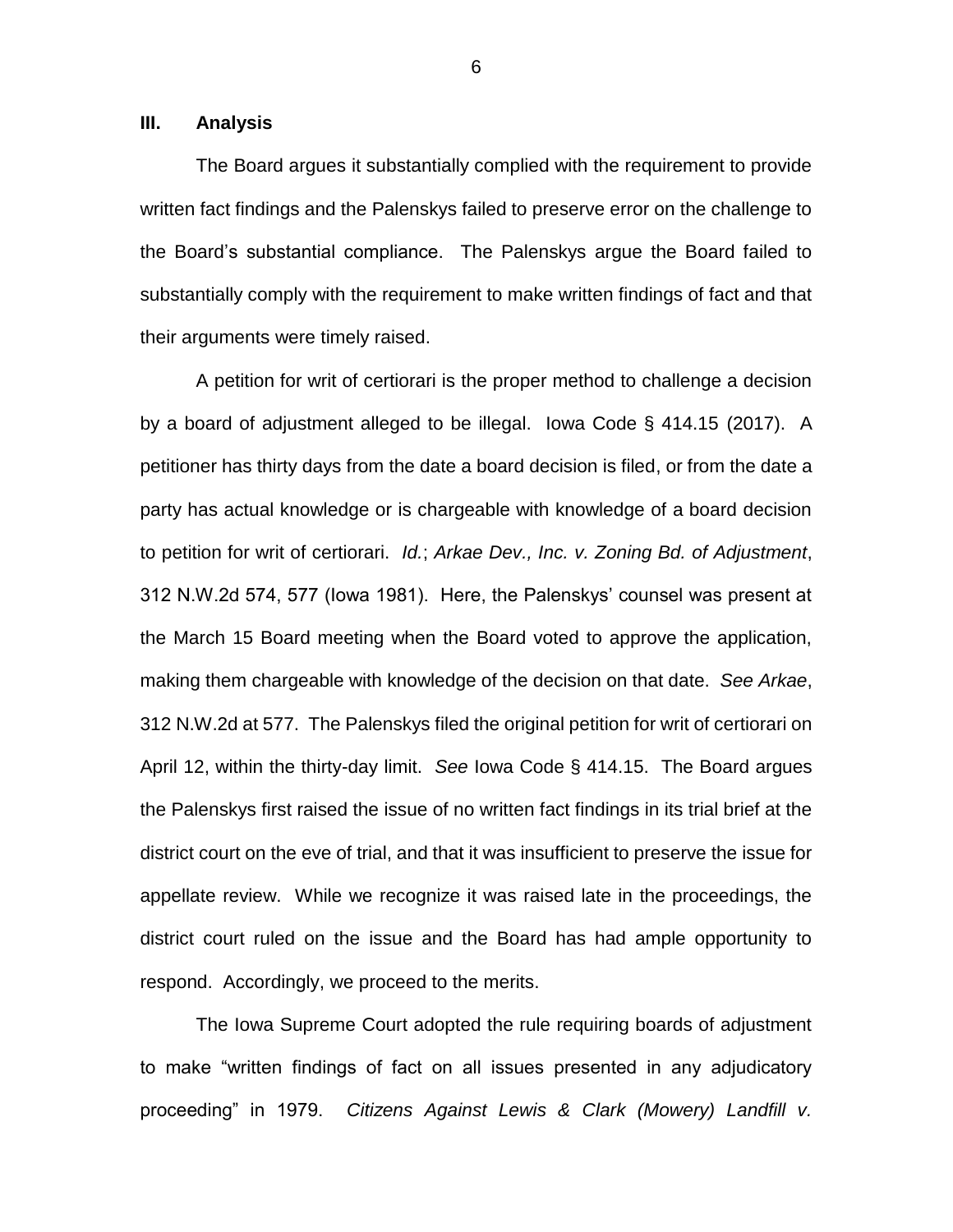*Pottawattamie Cty. Bd. of Adjustment*, 277 N.W.2d 921, 925 (Iowa 1979). Story

County has codified that rule in an ordinance:

1. In considering whether to approve an application for a conditional use permit, the Board of Adjustment shall proceed according to the following format:

> A. The Board of Adjustment shall establish a finding of facts based upon information contained in the application, the staff report, and the commission recommendation and present[ation] at the Commission or Board of Adjustment hearings.

Story County, Iowa, Ordinance 90.06(1)(A) (2017). Our supreme court has accepted substantial compliance with the court-made rule and with a city ordinance which codified that rule. *Bontrager*, 748 N.W.2d at 488. In examining whether a board has substantially complied, a court must ask whether a "statute or rule 'has been followed sufficiently so as to carry out the intent for which it was adopted.'" *Id.* (quoting *Brown v. John Deere Waterloo Tractor Works*, 423 N.W.2d 193, 194 (Iowa 1988)).

In order to determine whether the Board substantially complied with the requirement to make findings of fact, we must consider the purpose of the requirement. *Id.* Our supreme court has stated the judicially adopted fact-finding requirement serves purposes including "facilitating judicial review, avoiding judicial usurpation of administrative functions, assuring more careful administrative consideration, helping parties plan their cases for rehearings and judicial review, and keeping agencies within their jurisdiction." *Id.* (quoting *Citizens*, 277 N.W.2d at 925). The ultimate goal is to create a record "sufficient to enable a reviewing court to determine with reasonable certainty the factual basis and legal principles upon which the board acted." *Id.* (quoting *Citizens*, 277 N.W.2d at 925).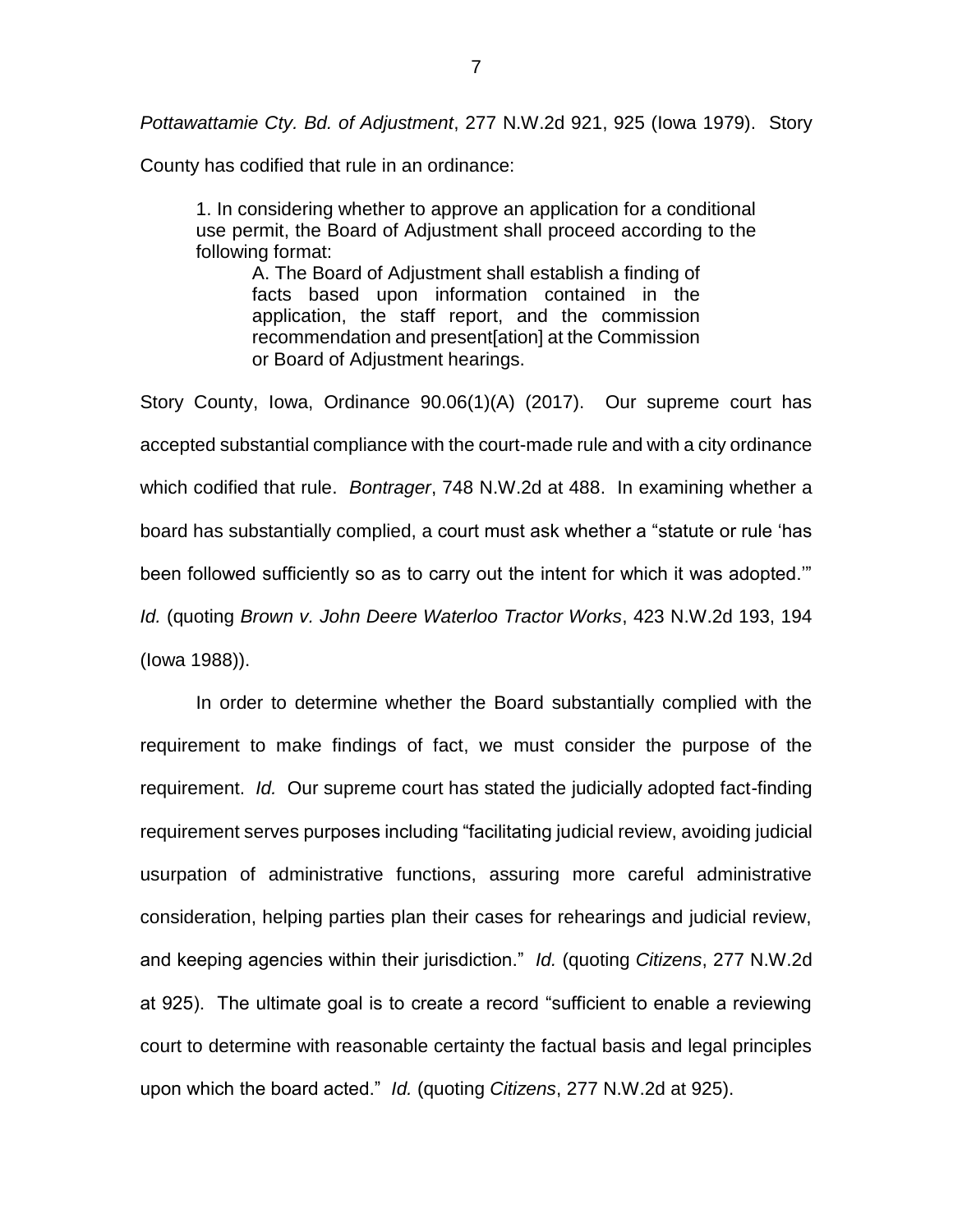In *Bontrager*, our supreme court examined whether a board substantially complied with a similar ordinance requiring written findings of fact, specifically regarding a property-value issue. *Id.* at 487–90. The record included a written decision including fact findings, conclusions of law, a disposition, and meeting and voting records. *Id.* at 489. The record showed property value was addressed in the application and was discussed by both board members and community speakers at the meeting. *Id.* The supreme court found the board substantially complied with the requirement to provide findings of fact and did consider the property-value issue even though there was no explicit reference to it in the written decision. *Id.* at 489–90.

Our supreme court has also found official meeting minutes may qualify as a final board decision for the purposes of filing a petition for writ of certiorari. *Borroughs v. City of Davenport Bd. of Adjustment*, 912 N.W.2d 473, 485 (Iowa 2018). Petitions for writ of certiorari must be filed "within thirty days after the filing of the decision in the office of the board." Iowa Code § 414.15. In order for a decision to be filed, a document must be filed in the office of the board, either in paper or electronic form. *Borroughs*, 912 N.W.2d at 483. A public website used "as a repository for official documents" satisfies as the office of the board. *Id.* at 484. Meeting minutes posted to an official website do not satisfy the requirements of Iowa Code section 414.45 while a board still has discretion to modify those minutes. *Id.* at 485.

Our review of the record in the case at bar reveals that there was no written decision filed by the Board. Although the record does contain meeting minutes from the March 1 and March 15 meetings, there is nothing to indicate those